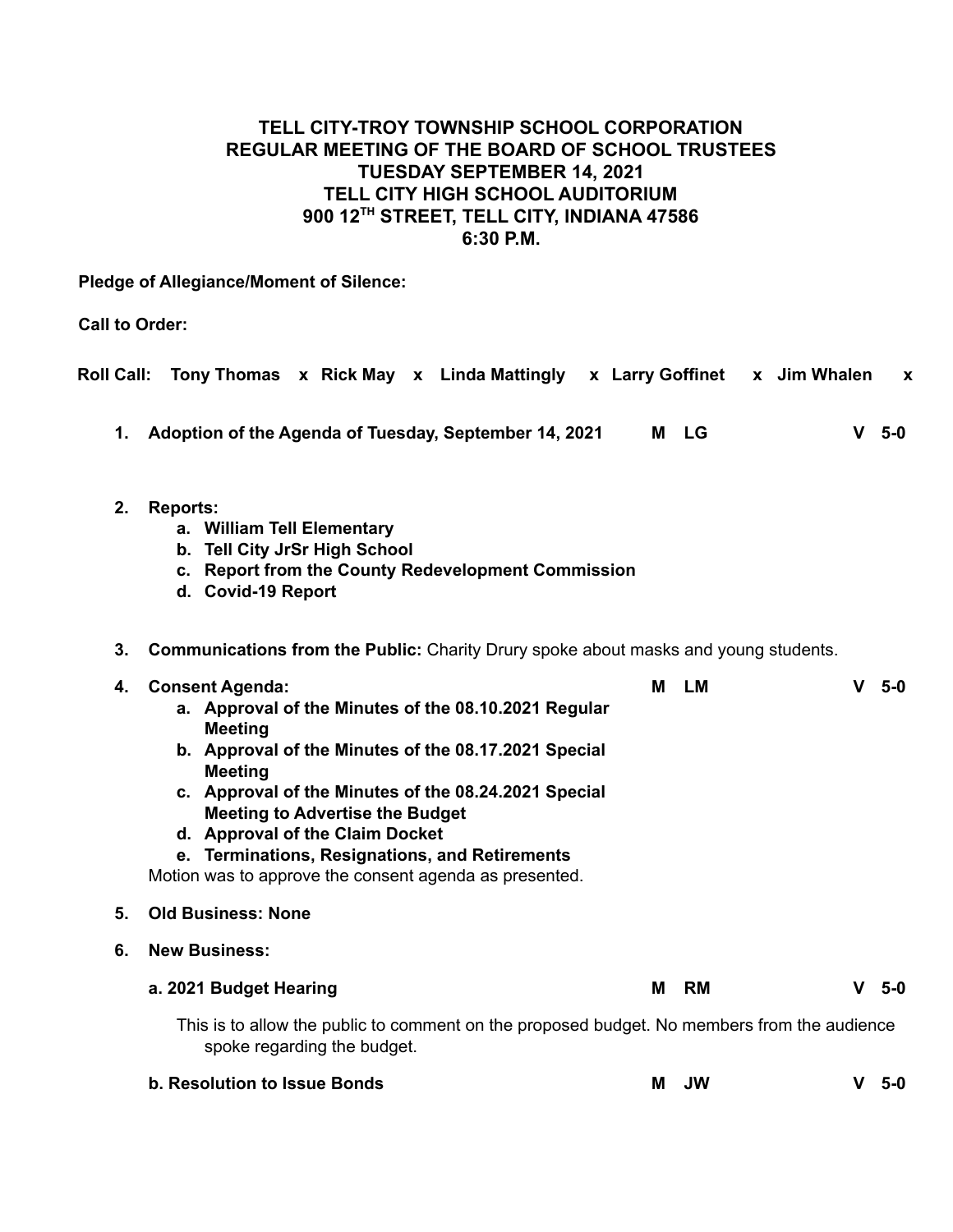Provided in the board packets are the resolutions to issue the bonds that were advertised last month at the school board meeting. Jacob McClellan from Bose will be on site to answer any questions. Motion by Jim Whalen was to approve the resolution as presented by Mr. McClellan to issue the bonds. It was reiterated that these bonds were developed to maintain a level tax rate.

# **c. Update to COVID-19 Protocols: New Guidance and info M LG V 5-0**

Wednesday September 8 Perry County returned to the Orange advisory level, and the mask mandate established returned to, "recommended, not required".

There were 7 quarantined students at the JSHS.

There were 32 quarantined students at WTE.

This represented 3% of the Corporation.

Since the August 17 School Board meeting, we have received several updates and changes from the IDOH and the IDOE. They include:

- 1. Notification from the IDOE that Virtual due to Covid will not allow the students to count for full ADM, and there will be no distinction made because of quarantine or Covid related virtual instruction. "Virtual is Virtual" and will receive only 85% funding.
	- a. This notice came 08.31.21 and was elaborated on 09.03.21.
	- b. This will be based on the time in school through count day (09.17.21)
	- c. This will be for the entire 1st semester (second count day is in February)
	- d. This is estimated as a \$150,000-\$200,000 potential loss for the corporation.
	- e. **Based on this information, I recommend virtual only be provided to those who are quarantined due to COVID or have medical documentation excluding them from attendance, and that those students are encouraged to return as soon as possible. If there are future mask mandates, only students quarantined using Department of Health guidelines will be able to participate virtually.**
- 2. 09.01.21 Governor Holcomb released an executive order stating schools must continue to perform contact tracing, provide notification of close contacts, and report positive cases to the state and local health department. He also directed the IDOH commissioner to evaluate and modify quarantine provisions for close contacts. This resulted in the IDOH releasing guidance that stated if all people in a room are masked and there is a positive case, then no one must be quarantined. Full details are provided in the board packet.
	- a. This is no different than the CDC guidance, which we were already following. It states:
		- i. Exception: In the K–12 indoor classroom setting, the close contact definition excludes students who were within 3 to 6 feet of an infected student (laboratory-confirmed or a clinically compatible illness) if both the infected student and the exposed student(s) correctly and consistently wore wellfitting masks the entire time. This exception does not apply to teachers, staff, or other adults in the indoor classroom setting.
	- b. The EO simply expands that to state the obvious- If all people in a room are properly masked, then there are technically no close contacts.
	- c. The EO has NO new mandates for schools. Masks are not mandated. They are required to take advantage of the contact tracing technicality.
	- d. The EO expires at the end of September.

At the time of drafting this packet, I have a question for the IDOH. They have provided an illustration that negates the CDC language (i. Exception above). I am asking for clarity, because if the state will not allow that exception, we run the risk of increased quarantine. I will share information electronically as it becomes available.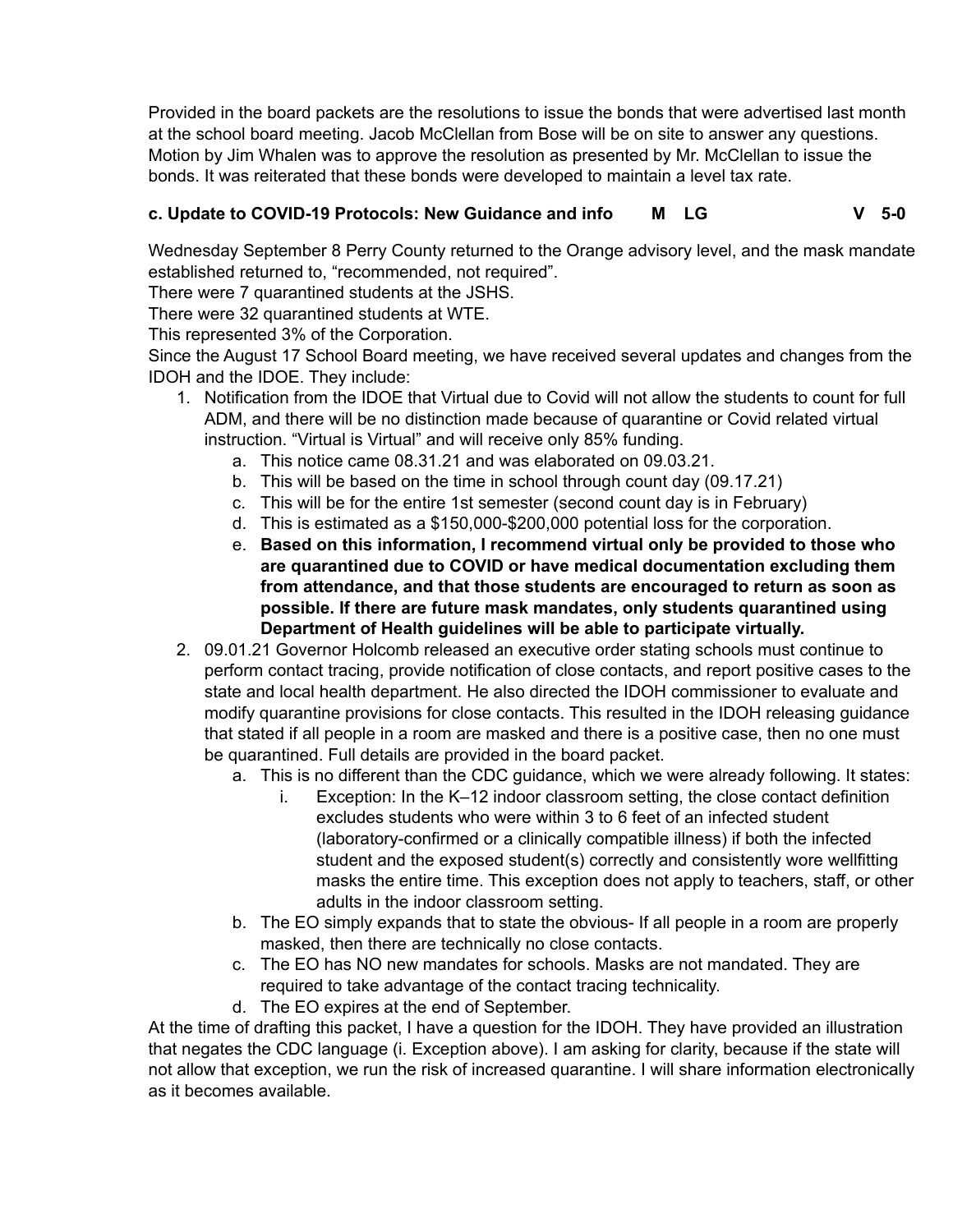None of the above exempts practices, ECA's, and other high risk activities, but we have received guidance that we do not need to contact trace at recess. I do not understand how that is different from a football game/practice, unless the focus is on the duration of the event. Let me know if you have questions.

Motion was to follow the governor's executive order which is set to expire 09.30.21

#### **d. William Tell Elementary M RM V 5-0**

- 1. Instructional Assistant
- 2. On-Target Elementary Site Coordinator
- 3. 3-6 Tutor
- 4. 3-6 STEM Teacher
- 5. Assistant VEX Coach
- 6. Family Outreach Coordinator
- 7. Instructional Assistant

- 
- 1. Amber McCormick
- 2. Jeri Hedinger
- 3. Sarah Duke
- 4. Sarah Peter
- 5. Kaitlyn Schrank
- 6. Chelsea Schaaf
- 7. Nancy Hoch

The Family Outreach Coordinator position has been updated. It is paid from the Title I grant, and will be \$15/hour for 5.5 hours per day, 183 days per year. Hedinger, Duke, Peter, Schrank, and Schaaf are current employees with background checks on file. Mr. May recommended the approval as a group and as presented.

| e. Tell City Jr.Sr. High School |                                 | LМ<br>M         |                      | - 5-0 |
|---------------------------------|---------------------------------|-----------------|----------------------|-------|
|                                 | 1. Senior Class Sponsor         |                 | 1. Jennifer Williams |       |
|                                 | 2. Pep Club Sponsor             |                 | 2. Madalyn Dawson    |       |
|                                 | 3. 5 Hour Cafeteria Position    | 3. Betty Jones  |                      |       |
|                                 | 4. JH Science Bowl Coach        | 4. Trisha Ammon |                      |       |
|                                 | 5. Cafeteria Worker (5.5 Hours) | 5. Denise Smith |                      |       |

Betty is new to the corporation, and her background check is included. Denise is transferring from WTE. Sponsors and coaches are teachers with background checks on file. Ms. Mattingly recommended the approval of the group as presented.

| f. Athletics<br>м                                                                                                                                                                                                                                                                                              |   | JW.                 |  | 5-0 |  |  |
|----------------------------------------------------------------------------------------------------------------------------------------------------------------------------------------------------------------------------------------------------------------------------------------------------------------|---|---------------------|--|-----|--|--|
| 1. Athletic Secretary                                                                                                                                                                                                                                                                                          |   | 1. Kevin Feldpausch |  |     |  |  |
| Mr. Brunner is recommending Kevin Feldpausch as athletic secretary. This position will be 3.5<br>hours per day, in addition to his 2 hours per day as teacher for a total work week of 27.5<br>hours. Mr. Feldpausch has a background check on file. Mr. Whalen recommended approval of<br>the recommendation. |   |                     |  |     |  |  |
| g. WTE School Improvement Plan                                                                                                                                                                                                                                                                                 | м | <b>RM</b>           |  | 5-0 |  |  |
| The WTE plan has been provided for your review. The Administration is present for any<br>questions. Motion was to approve the plan as submitted.                                                                                                                                                               |   |                     |  |     |  |  |

#### **h. JSHS School Improvement Plan M LM V 5-0**

The JSHS plan has been provided for your review. The Administration is present for any questions. Motion was to approve the plan as submitted.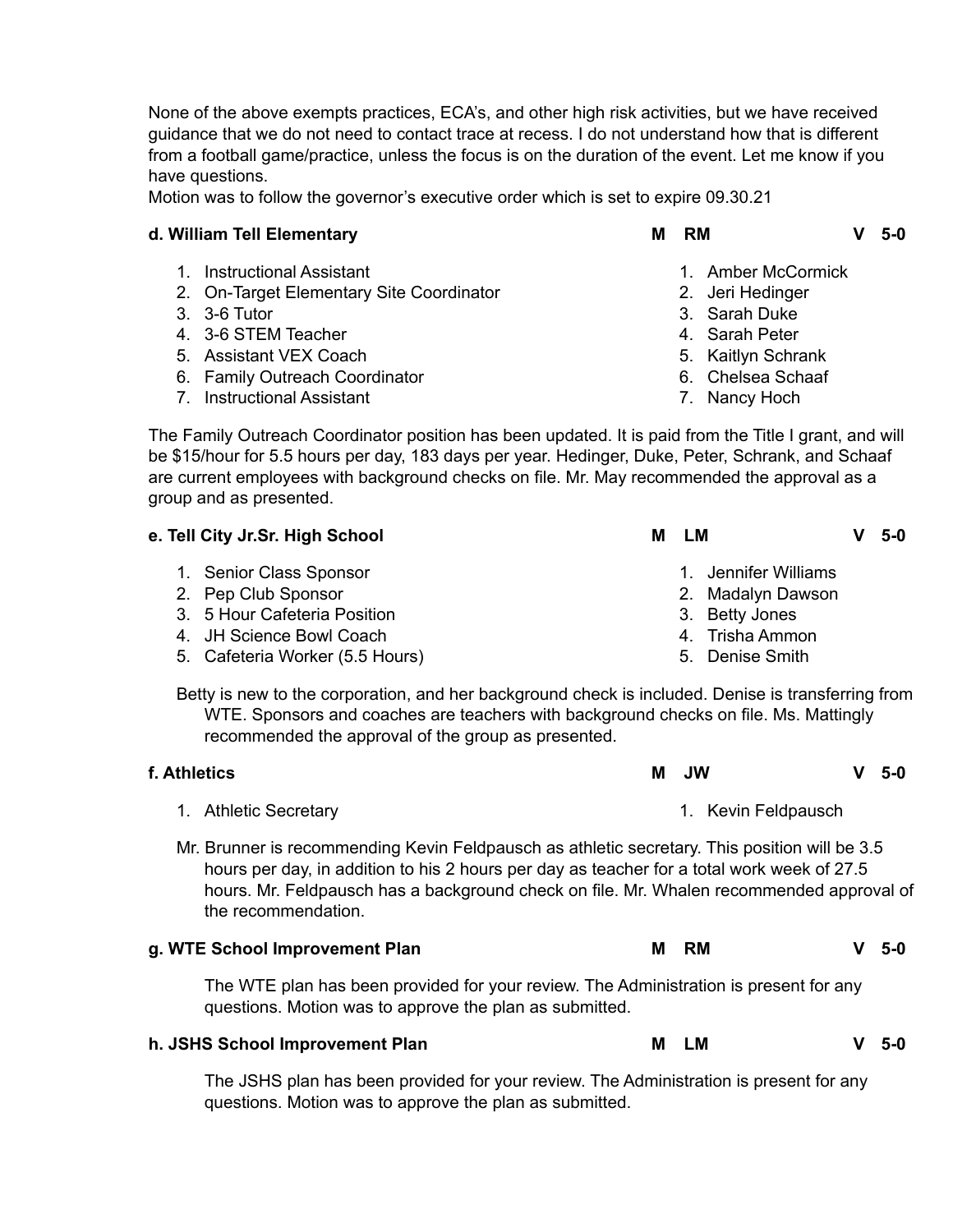| i. Quitclaim Deed for TC JH | LM. | $V$ 5-0 |
|-----------------------------|-----|---------|
|                             |     |         |

When the junior high was sold, there were parcels surrounding it that were not transferred properly. These parcels, while intended to be sold with the JSHS, remain in possession of the corporation. The included quit claim has been provided by Mr. Goffinet to legally transfer the property to the owner. Motion was to approve the quitclaim as presented.

### **j. Acceptance of RFQ for Serving Lines M LG V 5-0**

Last meeting we advertised for the serving lines at WTE and TCJSHS. At this meeting we will review the bids provided. Motion was to accept the one bid received from C&T Design from Evansville.

**k. Marching Marksmen Volunteers M LG V 5-0**

Direct supervision will be provided by Kelly Davis, a full background check is included. Crystal Rust, Tommy Wheatley, Mandy Bauer. Background checks have been provided. Motion was to approve the volunteers as listed.

#### **7. Such Other Business as May Come Before the Board**

**8. Adjournment:**

**a. 7:04 PM**

In accordance with the Americans with Disabilities Act, if anyone wishes to attend, hear or present evidence at the public meeting on the above referenced matter(s), and is in need of reasonable accommodation, please contact the Office of the Superintendent of the Tell City-Troy Township School Corporation, so that accommodations can be made. The Superintendent may be contacted by mailing to Tell City-Troy Township School Corporation, 837 17<sup>th</sup>., Tell City, IN 47586, or by telephoning (812) 547-3300.

This meeting is a meeting of the School Board in public for the purpose of conducting the business of the Tell City-Troy Township School Corporation and is not to be considered a public community meeting. There will be time for public participation as indicated by agenda item "Communications from the Public."

## **These minutes have been approved by the Tell City-Troy Township School Board of Trustees.**

**Board Secretary Date**

**\_\_\_\_\_\_\_\_\_\_\_\_\_\_\_\_\_\_\_\_\_\_\_\_\_\_\_\_\_\_\_\_\_\_\_\_\_\_\_\_\_\_\_\_\_\_\_\_\_\_\_\_ \_\_\_\_\_\_\_\_\_\_\_\_\_\_\_\_\_\_\_\_\_\_\_\_**